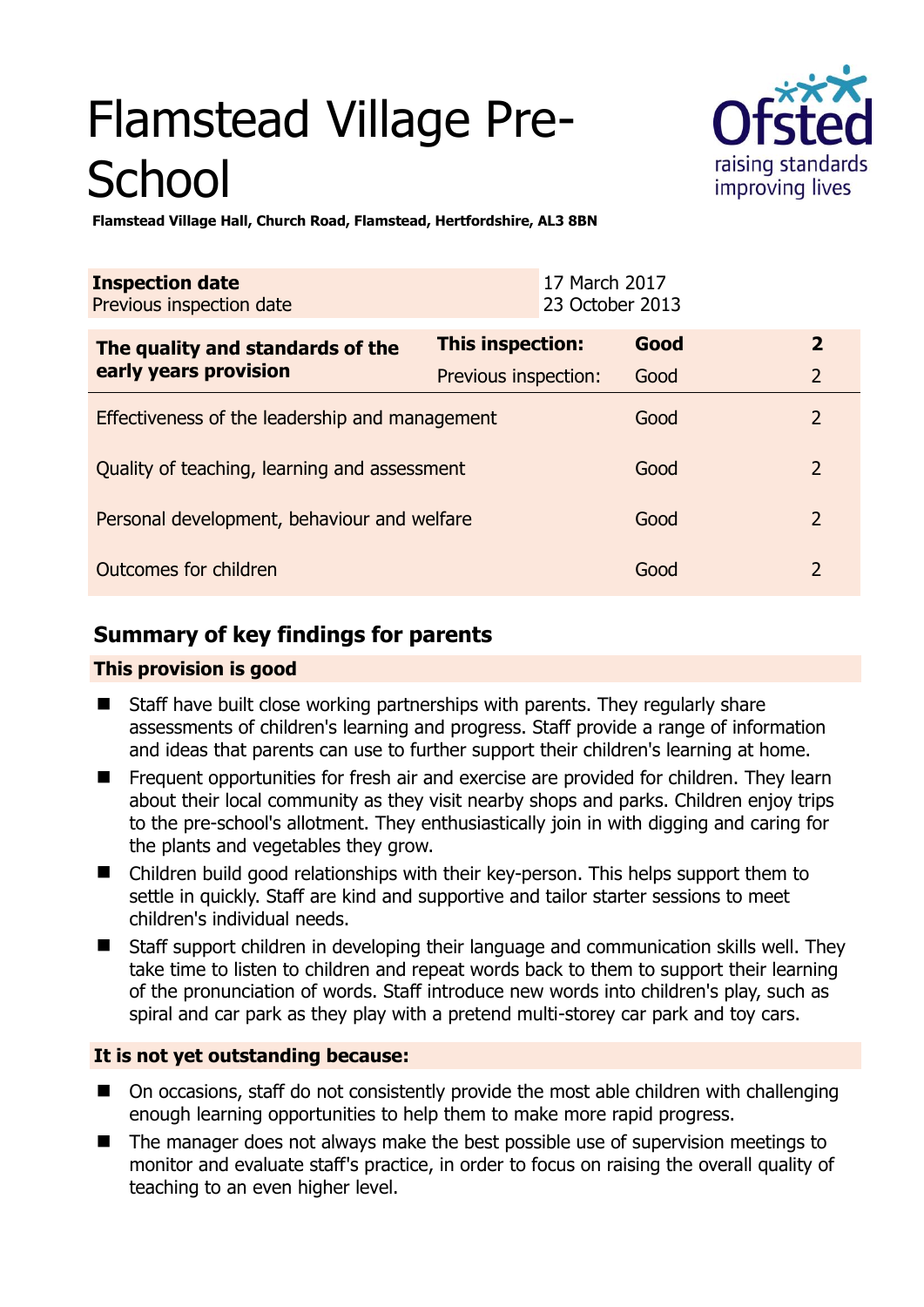# **What the setting needs to do to improve further**

#### **To further improve the quality of the early years provision the provider should:**

- **E** provide a higher level of challenge in activities to support the most able children to excel even further in their learning
- strengthen procedures for staff supervision to monitor and evaluate staff's practice, in order to raise the overall quality of teaching even higher.

#### **Inspection activities**

- $\blacksquare$  The inspector observed the quality of teaching during activities indoors and outdoors, and assessed the impact this has on children's learning.
- The inspector spoke with staff and children during the inspection.
- The inspector completed a joint observation with the pre-school manager.
- The inspector held a meeting with the pre-school manager. She looked at relevant documentation and evidence of the suitability of staff working in the pre-school.
- The inspector spoke to parents during the inspection and took account of their views.

#### **Inspector**  Michelle Baldock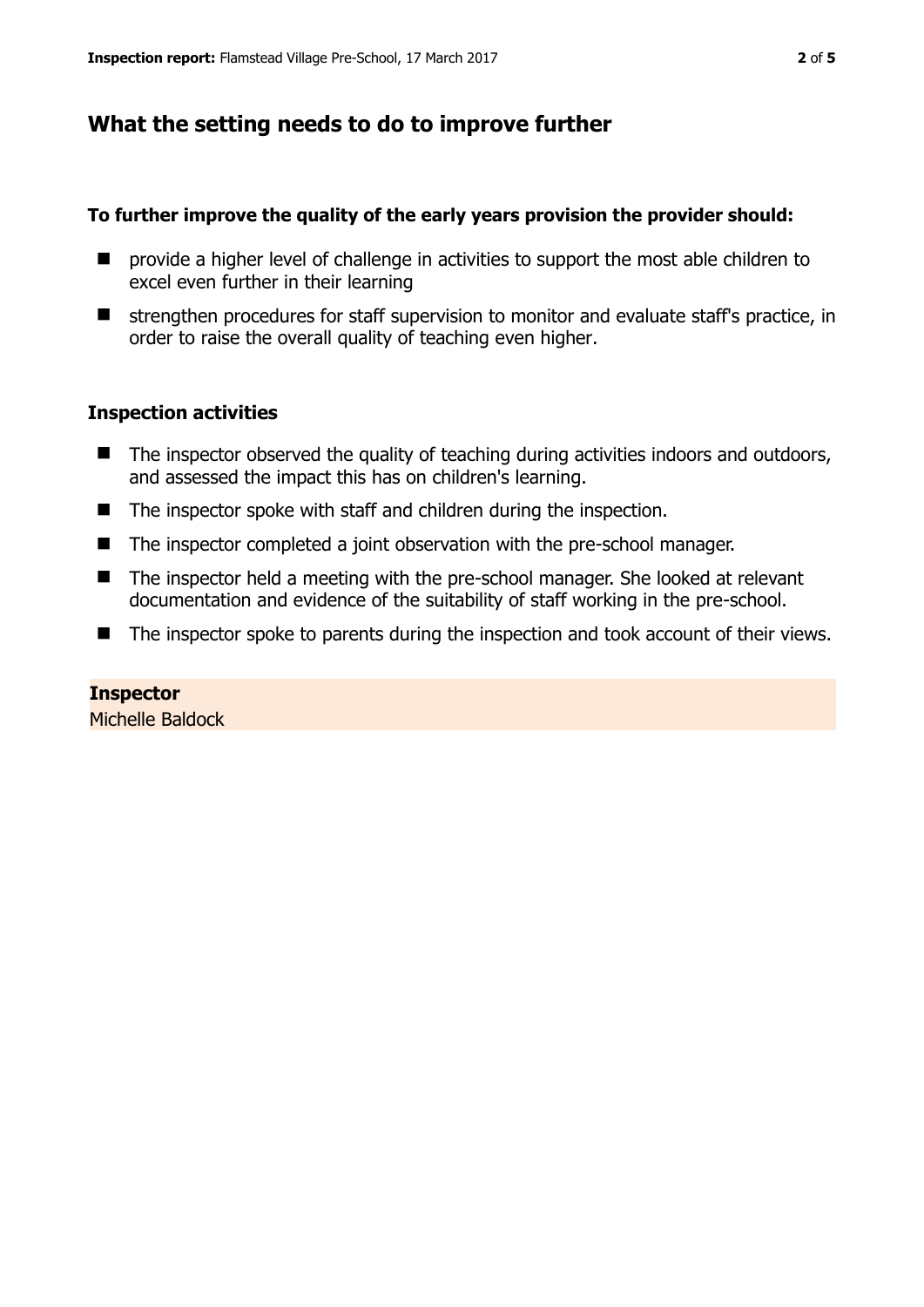## **Inspection findings**

#### **Effectiveness of the leadership and management is good**

The arrangements for safeguarding are effective. Staff have a good understanding about the signs and symptoms of abuse. Staff know the procedure to follow and who to contact with any such concerns. They closely follow the pre-school's policies and procedures, which are updated frequently. Staff have built good relationships with other settings that children move on to. They share assessments of children's progress to provide continuity of learning. Staff frequently review assessments of children's learning to identify any gaps in learning. Targeted support is given to help children to continue in their progress. Management evaluate the practice at the pre-school and seek the views of parents and children, in order to identify and set targets for further improvement.

#### **Quality of teaching, learning and assessment is good**

Staff gather information from parents about what children can do when they first start. They use this information and make their own observations to identify children's starting points. They effectively plan for their next steps in learning. Staff work in partnership with other professionals to plan learning experiences that meet the needs of each individual child. They enjoy opportunities to create and explore mark making as they enjoy painting using scrubbing brushes, toothbrushes and straws. Children's fine manipulative skills are promoted though using small magnetic wands to pick up different coloured circles. Staff help children to develop their mathematical skills, such as when they play games where they count the number of dots on a card and match them with the correct numbers.

#### **Personal development, behaviour and welfare are good**

Staff are consistent in their approach to children's behaviour. They provide clear explanations that support children's understanding about how to behave kindly to one another. Children receive frequent praise and encouragement from staff. This helps to raise their self-esteem and confidence. Children know to wash their hands before snack time and after outdoor play. They develop their independence skills as they serve and collect their own snack. Children eagerly put on their own coats and shoes for outdoor play. They proudly show staff that they are able to do up their coat zips. Children enjoy exploring in the mud kitchen outside. They create and pretend to cook pies for their friends and staff. Staff talk to children about keeping themselves healthy through story times and discussions.

#### **Outcomes for children are good**

Children are making good progress from their starting points. They learn the skills needed ready for their move on to school. Children are eager to learn and explore the wide range of activities provided. Young children learn the skills of sharing as they take turns to feed the toy dolls and putting them to bed. Older children enjoy investigating the natural area outside with magnifying glasses as they search for bugs and insects.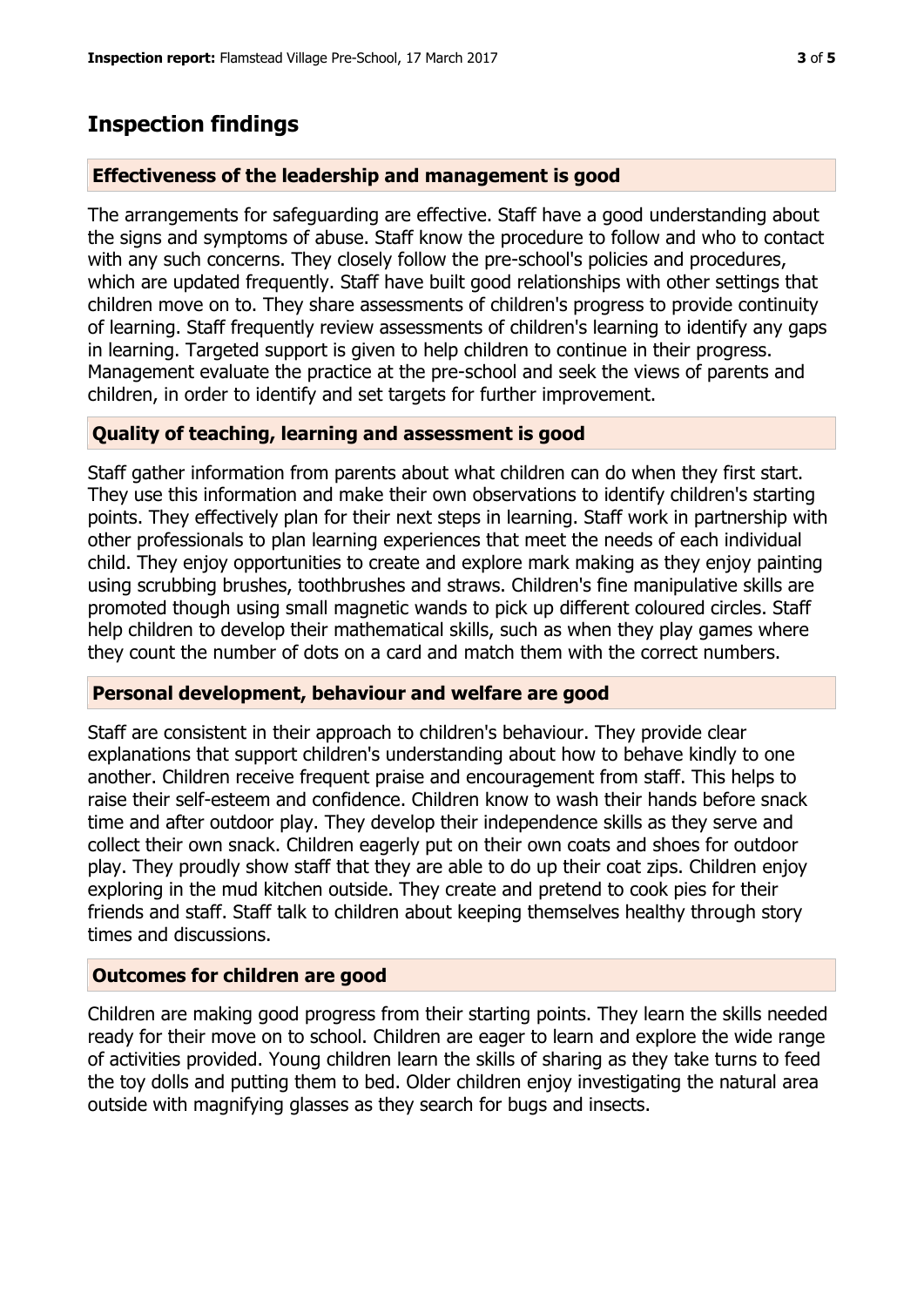# **Setting details**

| Unique reference number                             | 129341                                                                               |  |
|-----------------------------------------------------|--------------------------------------------------------------------------------------|--|
| <b>Local authority</b>                              | <b>Hertfordshire</b>                                                                 |  |
| <b>Inspection number</b>                            | 1063605                                                                              |  |
| <b>Type of provision</b>                            | Sessional provision                                                                  |  |
| Day care type                                       | Childcare - Non-Domestic                                                             |  |
| <b>Registers</b>                                    | Early Years Register, Compulsory Childcare<br>Register, Voluntary Childcare Register |  |
| Age range of children                               | $1 - 4$                                                                              |  |
| <b>Total number of places</b>                       | 24                                                                                   |  |
| Number of children on roll                          | 41                                                                                   |  |
| Name of registered person                           | Flamstead Pre-School                                                                 |  |
| <b>Registered person unique</b><br>reference number | RP519072                                                                             |  |
| <b>Date of previous inspection</b>                  | 23 October 2013                                                                      |  |
| <b>Telephone number</b>                             | 07542 109 058                                                                        |  |

Flamstead Village Pre-School was registered in 1993. The pre-school employs five members of childcare staff, all of whom hold appropriate early years qualifications at level 2 or above. The pre-school opens from Monday to Friday, term time only. Sessions are from 9am until 1pm. On Tuesday, Wednesday and Thursday sessions are until 3pm. The pre-school provides funded early education for two-, three- and four-year-old children.

This inspection was carried out by Ofsted under sections 49 and 50 of the Childcare Act 2006 on the quality and standards of provision that is registered on the Early Years Register. The registered person must ensure that this provision complies with the statutory framework for children's learning, development and care, known as the early years foundation stage.

Any complaints about the inspection or the report should be made following the procedures set out in the guidance 'Complaints procedure: raising concerns and making complaints about Ofsted', which is available from Ofsted's website: www.gov.uk/government/organisations/ofsted. If you would like Ofsted to send you a copy of the guidance, please telephone 0300 123 4234, or email enquiries@ofsted.gov.uk.